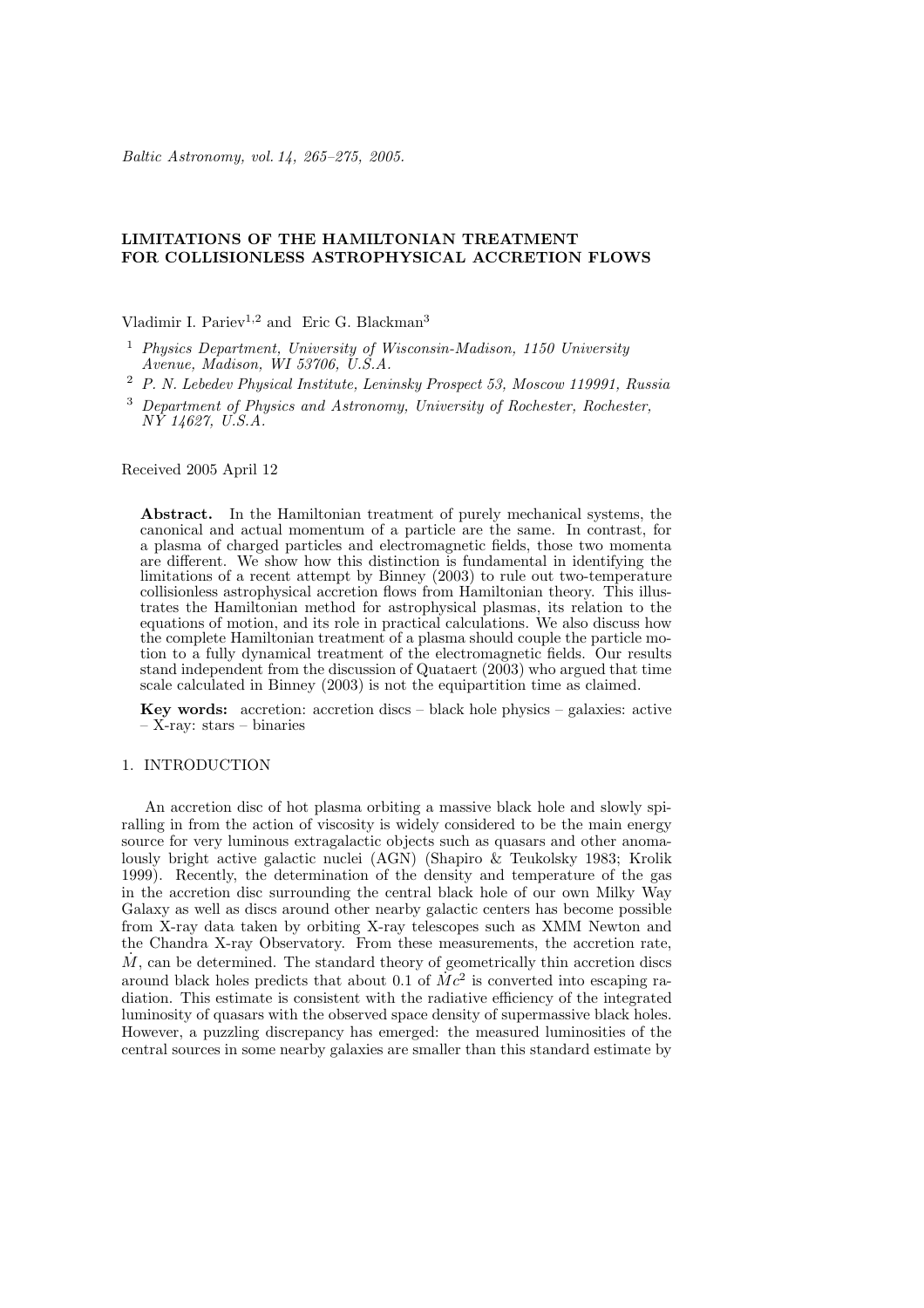3 to 5 orders of magnitude.

This discrepancy led to the development of a newer, but also popular, type of geometrically thick accretion disc models called "advection dominated accretion flows" (ADAFs) ((e.g., Ichimaru 1977; Rees et al. 1982; Narayan & Yi 1995; Narayan, Mahadevan & Quataert 1998) in which the gravitational binding energy of the accreting material is retained as internal energy within the hot plasma and ultimately crosses the event horizon of a black hole as the plasma falls in without radiating significantly. In the vicinity of the black hole horizon, the gravitational binding energy of the plasma is a fraction of  $\dot{M}c^2$  and, therefore, the associated internal energy per particle in an ADAF is of order  $m_p c^2 \sim 1$  GeV. Because electrons are more mobile, they are the primary radiating particles. Thus, in order for such a weakly radiating accretion flow to exist, three main assumptions of the ADAF model must be satisfied: (1) the internal energy dissipated in the accretion process via viscosity must go almost entirely into ions. (2) the heat transfer from ions to electrons must be slow enough, so that only a tiny fraction of the dissipated thermal energy received by the ions is transferred to electrons during the time it takes the gas to lose its angular momentum and fall onto the black hole. (3) the effective viscosity must be very high in order that the gas looses its angular momentum quickly and can indeed accrete faster than the ion-electron thermal coupling times.

If the assumptions were true, an accretion flow with a given  $M$  could have a low enough number density and high enough temperature that Coulomb collisions are inefficient in establishing equipartition of energy between ions and electrons during the accretion time. In the absence of any other plasma process that could speed up the ion-electron energy transfer, the electrons could remain at temperatures which are orders of magnitude lower than the ions in the black hole engine environments. Since electrons produce practically all of the radiation in a given disc, the luminosity rises steeply with increasing electron temperature. Thus keeping electrons at a much lower temperature achieves the main goal of ADAFs: substantially lowering the luminosity for a given accretion rate (e.g., Ichimaru 1977; Narayan & Yi 1995; Quataert & Gruzinov 2000; Narayan, Igumenshchev & Abramowicz 2000; Narayan 2002) compared to standard thin discs. ADAFs are thick discs because the heat dissipated by the accretion is stored as thermal energy of the ions, which puffs up the disc.

Despite the important implications of the above assumptions if they were true, these assumptions have not been proven or disproven. Doing so requires understanding the subtle plasma physics of the interactions between ions and electrons with magnetic and electric fields. The assumptions have therefore been the subject of much deserved attention (Begelman & Chiueh 1988; Bitsnovatyi-Kogan & Lovelace 1997; Quataert 1998; Gruzinov 1998; Blackman 1999; Quataert & Gruzinov 2000). One central issue is whether or not collective long range interactions could be important for momentum transfer, energy dissipation and thermal equilibration processes occurring not just between pairs of particles (like Coulomb collisions) but in the whole volume of plasma, shortening the electron ion equilibration time and ruling out the ADAFs.

Since the basic microphysical processes of a plasma must involve known electromagnetic interactions between particles and fields, it is tempting to address the above ADAF assumptions starting from a very basic treatment of electromagnetic theory. This was recently pursued by Binney (2003), who presented a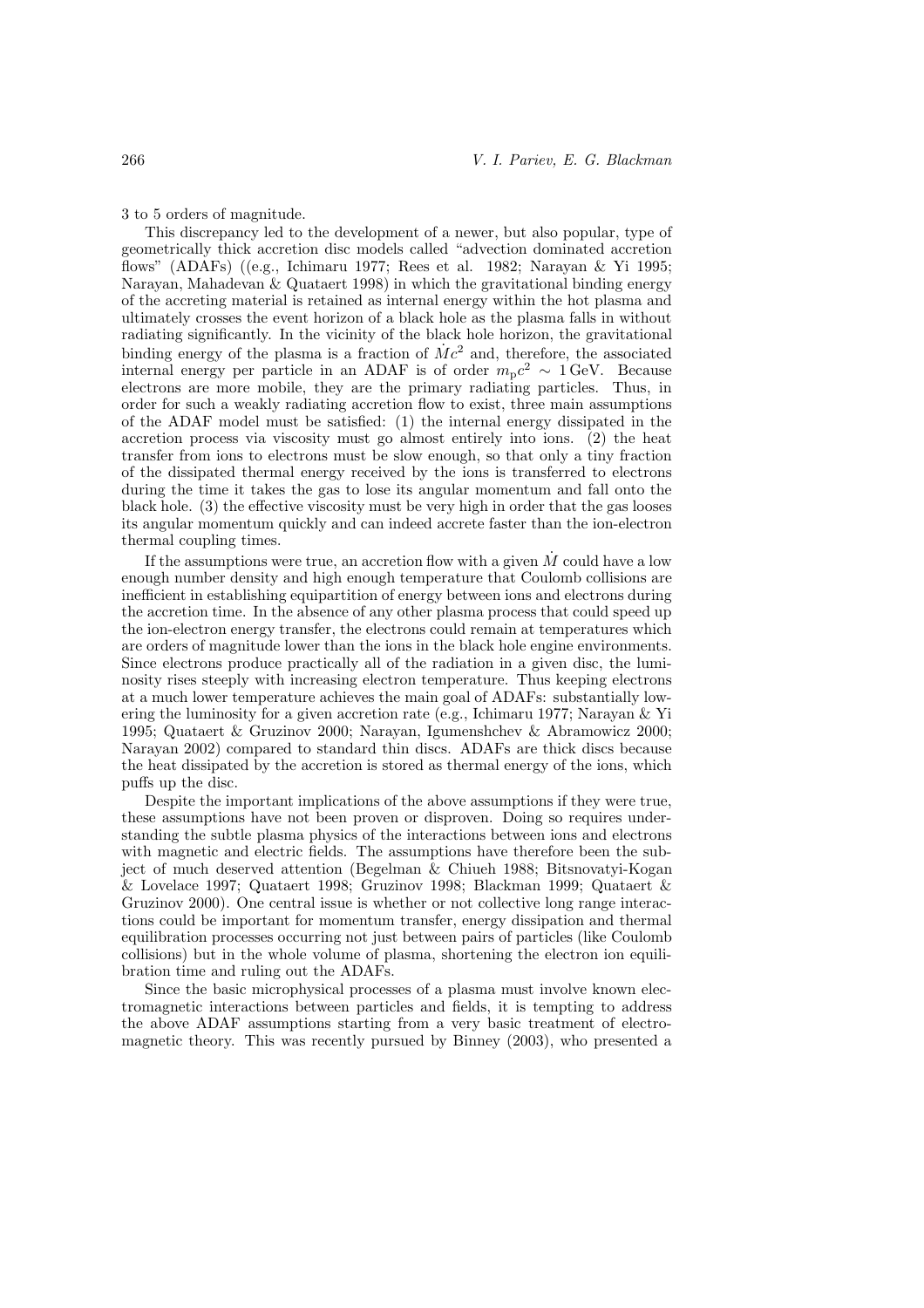general argument that assumption (2) above is invalid. He used a Hamiltonian formalism to calculate the change of energy and angular momentum of a particle moving in a general time-dependent electromagnetic field and averaged the result obtained over many particles to estimate the corresponding rates for the plasma. He concluded that the ion-electron equipartition time  $t_{\text{equi}}$  is smaller than the characteristic angular momentum loss time,  $t_{res}$  (or residence time according to Binney's (2003) terminology). If this result were true, and the approach correct, it would rule out two-temperature accretion flows and close the whole ADAF chapter in astrophysics.

Scientists working in plasma astrophysics usually start with writing down Lorentz forces acting on particles and Maxwell equations to analyze interactions in astrophysical plasmas. The idea of Binney (2003) to invoke general Hamiltonian analysis is novel and original. However, in this paper we follow along with the calculation of Binney (2003) and discover two fatal problems therein: (1) The calculation of Binney assumed that the particle angular momentum and the canonical angular momentum are the same, which leads to an incorrect and non-gauge invariant angular momentum equation. (2) The electric and magnetic fields are not included dynamically, as they must be for a plasma. We show that when the Hamiltonian analysis is performed correctly, no new conclusions can be made out of it that cannot be made by writing down usual Lorentz forces and Maxwell equations. Unfortunately, this exclude Hamiltonian analysis as a tool to resolve the problem of the existence of ADAF. We hope that a broader consequence of our consideration will help to elucidate the role and limitations of the Hamiltonian formalism in the context of such plasma dynamics problems.

# 2. ANNOTATED DISCUSSION OF THE HAMILTONIAN APPROACH OF BINNEY (2003)

### *2.1. The rate of change of the Hamiltonian*

Binney (2003) uses a Hamiltonian formalism to calculate the change of energy and angular momentum of a particle under the action of electromagnetic and gravitational fields. For a given time-dependent electromagnetic field characterized by the potentials  $\vec{A}$  and  $\psi$ , and gravitational potential  $\Phi$ , the Hamiltonian for the non-relativistic motion of a particle of mass  $m$  and charge  $q$  in Cartesian coordinates is (e.g., Landau & Lifshitz 1988b)

$$
H = \frac{(\vec{p} - q\vec{A})^2}{2m} + q\psi + m\Phi,
$$
\n(1)

where  $\Phi$  is assumed to be time-independent and axially symmetrical, and the canonical momentum of the particle,  $\vec{p}$ , is related to its velocity  $\vec{v}$  by

$$
\vec{p} = m\vec{v} + q\vec{A},\tag{2}
$$

where we set the speed of light  $c = 1$  to match the notation of Binney (2003). Binney (2003) then calculates the time derivative of H. From general Hamiltonian theory it is known that the total time derivative of any quantity  $F$  along the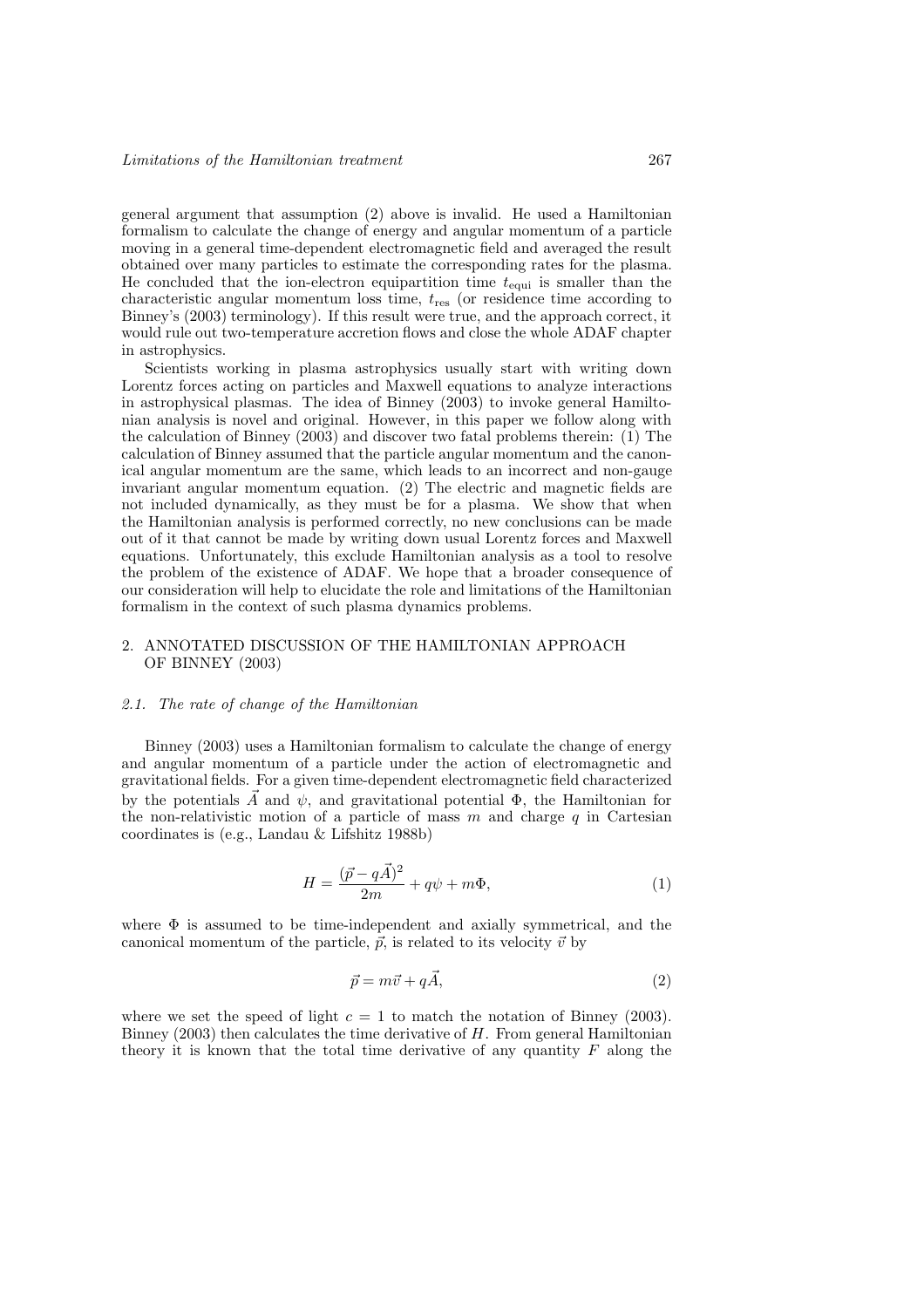trajectory of a particle is given by

$$
\frac{dF}{dt} = \frac{\partial F}{\partial t} + \{H, F\},\tag{3}
$$

where the Poisson bracket for position and momenta canonical variables  $s_i, p_i$  is  ${H, F} \equiv \frac{\partial F}{\partial s_i} \frac{\partial H}{\partial p_i} - \frac{\partial F}{\partial p_i} \frac{\partial H}{\partial s_i}$  with repeated indices summed, and  $\partial F/\partial t$  is the time derivative when  $s_i, p_i$  are held fixed (Landau & Lifshitz 1988a). Since  $\{H, H\} = 0$ , the rate of change of the Hamiltonian is

$$
\frac{dH}{dt} = \frac{\partial H}{\partial t} = -q\frac{\vec{p} - q\vec{A}}{m} \cdot \frac{\partial \vec{A}}{\partial t} + q\frac{\partial \psi}{\partial t}
$$
\n
$$
= -q\vec{v} \cdot \frac{\partial \vec{A}}{\partial t} + q\frac{\partial \psi}{\partial t}.
$$
\n(4)

### *2.2. Hamiltonian is not the particle energy*

Binney (2003) then proceeds to identify  $dH/dt$  from Eq. (4) as a rate of change of the energy of a particle. He considers only the first term in the right-hand side of expression (4) to obtain the lower limit on the rate of energy transfer, and the upper limit on the equipartition time

$$
t_{\text{equi}} \sim \frac{H}{|dH/dt|} < \frac{H}{|q\vec{v} \cdot \partial \vec{A}/\partial t|}.\tag{5}
$$

These expressions need to be summed over the particles in some small volume to obtain the corresponding rates for the plasma as a whole. Assuming that individual positive and negative charges have the same charge magnitude  $|q|$ , we introduce the current density  $\vec{j} = |q| \sum_{l,m} (\vec{v}_l^+ - \vec{v}_m^-)$ , where the sum is over ions and electrons in some local volume of plasma where  $\vec{v}_l^+$  is the velocity of the *l*th positive charge, and  $\vec{v}_m$  is the velocity of the *mth* negative charge. The result of separately summing up  $H$  and  $dH/dt$  over the charges then leads to:

$$
t_{\text{equi}} < \frac{H^{\text{tot}}}{\left| \int d^3 \mathbf{x} \vec{j} \cdot \partial \vec{A} / \partial t \right|}.
$$
 (6)

We must pause at this juncture. Binney's (2003) presentation of (6) as a measure of the time rate of change of the particle energy is flawed because H is not in general a measure of the particle energy. Specifically, note that the Hamiltonian of Eq. (1) explicitly depends on time via  $\vec{A} = \vec{A}(\vec{r}, t)$  and  $\psi = \psi(\vec{r}, t)$ and is not gauge invariant: the addition of a time derivative of some scalar function to  $\psi$  changes H. Physical quantities such as the actual energy of a particle must be gauge invariant. It is not  $H$  that represents the kinetic energy of a particle, but rather it is the first term in  $H$  that represents the particle kinetic energy. This term is explicitly gauge invariant (note that a gauge transformation also changes  $\vec{p}$  due to its dependence on  $\vec{A}$ . It is because of these points, that the identification of the Hamiltonian with the energy of a particle and  $dH/dt$  as the work done on a particle by the electric field cannot be correct. Rather, it is the kinetic energy of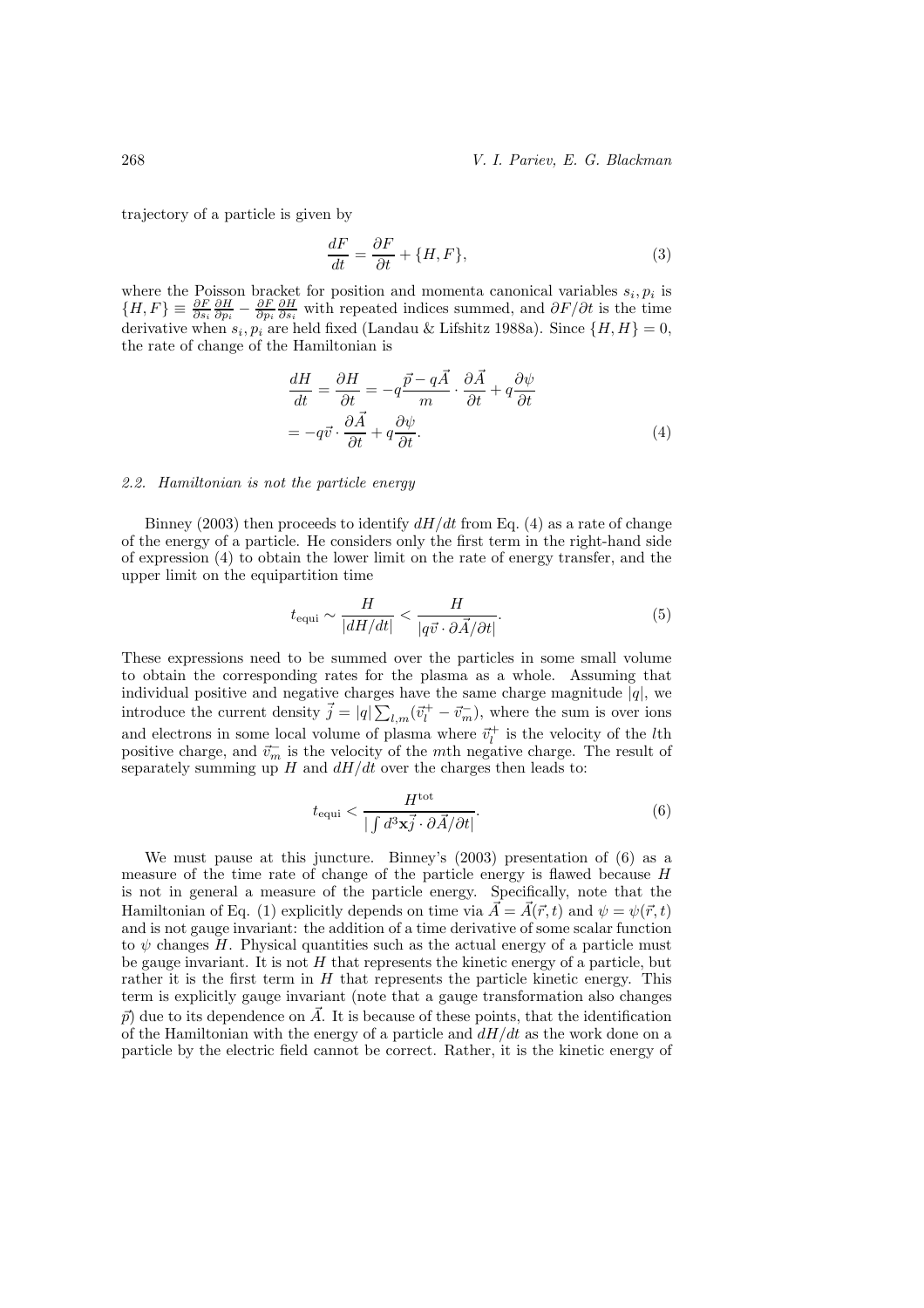a particle,  $K_e = mv^2/2$ , that must be estimated to determine equilibration times – the time derivative of the first term in Eq. (1).

The equipartition time is not correctly obtained by (5) but rather by  $t_{\text{equi}} =$  $\frac{1}{2}m_{\rm e}v^2/|dK_{\rm e}/dt|$ , where  $dK_{\rm e}/dt$  is simply the time rate of change of the electron energy subject to acceleration by interaction with the electromagnetic fields. It is clear without detailed derivation that  $dK_e/dt$  is simply given by  $q\vec{v} \cdot \vec{E}$ , the work done per unit time by the Lorentz force. Unlike in (5) the correct expression for  $dK_e/dt$  will have  $\vec{\nabla}\psi$  terms, which are particularly dominant when close interactions of electrons and ions occur (Coulomb collisions). Therefore, the correct estimate of  $t_{\text{equi}}$  is rather different from (5) but is nothing new compared to the estimate of the conventional work done by the electric field.

Binney (2003) further argues that in obtaining (5) the  $q\partial\psi/\partial t$  terms of (4) can be ignored because they cancel when averaging over particles with opposite charges in a quasi-neutral plasma. Actually, this cancelation is not guaranteed because a particle with a given charge in a plasma always attracts particles of the opposite charge within its Debeye sphere. As a result, the change in the potential at the location of a particle correlates with its charge and the cancellation of  $q\partial\psi/\partial t$ between species is not obvious.

We have identified problems with (6) as presented by Binney (2003), but let us for the moment, continue to follow and dissect the arguments that he presents in comparing the equilibration and infall (angular momentum loss) times. We now discuss the latter and the pitfalls therein.

## *2.3. Canonical angular momentum is not the particle angular momentum*

To compare with the energy equilibration time (6), Binney (2003) proceeds to derive a similar time scale for the loss of angular momentum of the plasma. If the angular momentum loss time were the longer of the two, he would rule out ADAFs because the electrons and protons would equilibrate before the plasma falls onto the black hole. The fundamental problem with his subsequent calculation is that it relies on incorrectly identifying the canonical and particle angular momenta, as we now show.

Specifically, Binney (2003) identifies the angular momentum of a particle  $L_z$ with the  $\phi$ -component of the canonical momentum  $p_{\phi}$ . He uses Hamiltonian theory (e.g., Landau & Lifshitz 1988a) to write

$$
\frac{dL_z}{dt} = \{H, p_{\phi}\} = -\frac{\partial H}{\partial \phi} = q\vec{v} \cdot \frac{\partial \vec{A}}{\partial \phi} - q\frac{\partial \psi}{\partial \phi}.\tag{7}
$$

He then notices that the right-hand side of expression (7) differs from the righthand side of expression (4) by replacing ∂t by  $\partial \phi$  and changing sign. Therefore, the analogous arguments and calculations leading to the estimate (6) are repeated to obtain an estimate of the "residence time" or the maximum time before the plasmas loses its angular momentum and falls into the black hole:

$$
t_{\rm res} \sim \frac{L_z^{\rm tot}}{|dL_z^{\rm tot}/dt|} \sim \frac{L_z^{\rm tot}}{| \int d^3 \vec{x} \vec{j} \cdot \partial \vec{A} / \partial \phi |}.
$$
 (8)

Dividing both sides of (6) by both sides of (8), approximating  $H^{\text{tot}}/L_z^{\text{tot}}$  by  $\Omega_{\phi}$ (acceptable when the plasma is substantially supported by Keplerian rotation as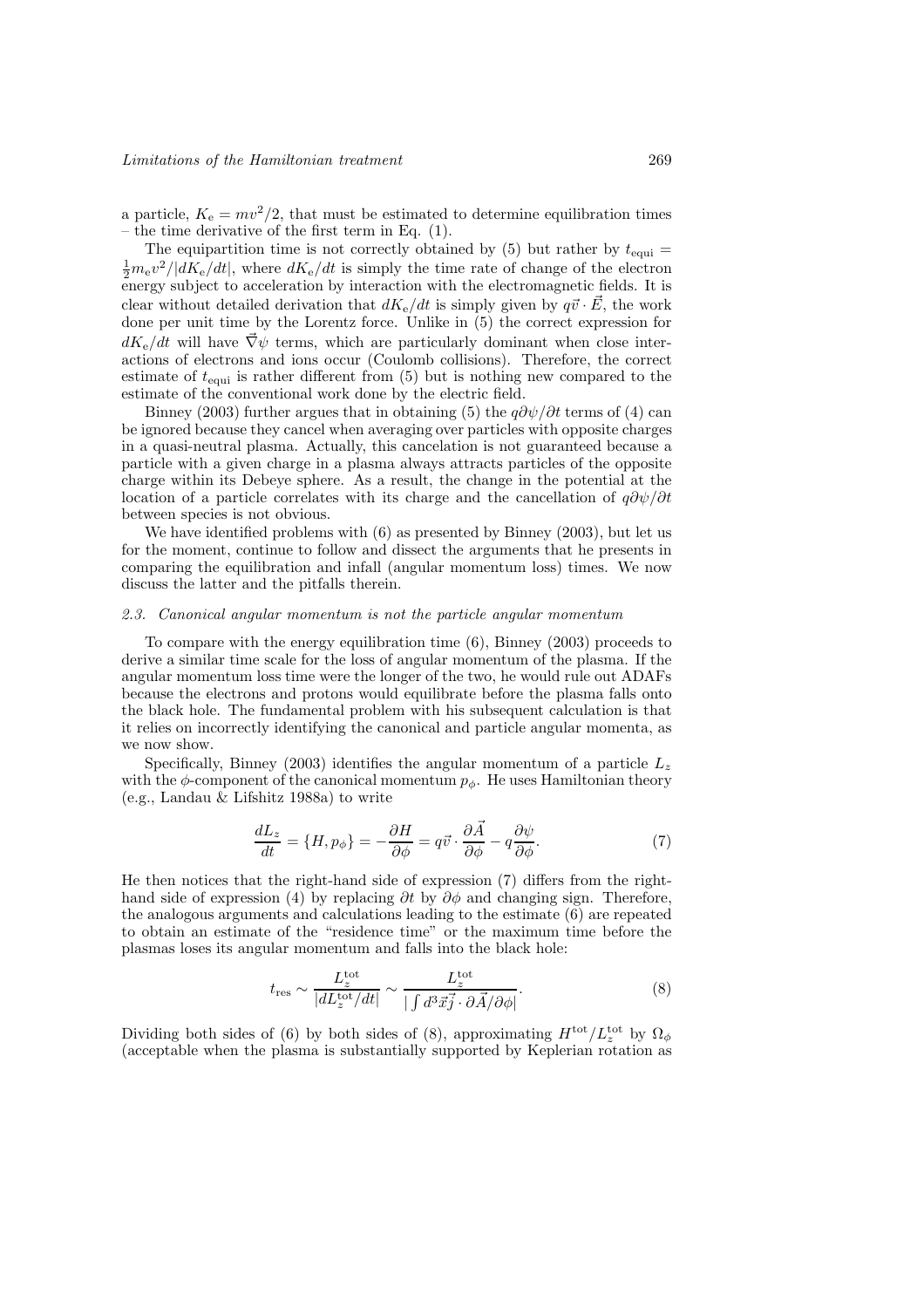in the case of ADAFs), and approximating the ratio of integrals by the ratio of the corresponding derivatives of  $\vec{A}$  one obtains

$$
\frac{t_{\text{equi}}}{t_{\text{res}}} < \Omega_{\phi} \frac{|\partial \vec{A}/\partial \phi|}{|\partial \vec{A}/\partial t|}.\tag{9}
$$

The ratio of derivatives of  $\vec{A}$  can be approximated by the inverse frequency of a pattern of  $\vec{A}$  propagating in  $\phi$  direction. The lowest important frequency of the pattern in  $\vec{A}$  is the Keplerian frequency  $\Omega_{\phi}$ . Then, the final estimate follows:

$$
\frac{t_{\text{equi}}}{t_{\text{res}}} < 1. \tag{10}
$$

Taken at face value, this relation would imply that electrons receive a significant fraction of the thermal energy of ions before they have time to fall through the black hole event horizon, and ADAFs are impossible. We now pinpoint the key problem with the approach that led to this conclusion.

# 3. HAMILTONIAN EQUATIONS OF PLASMAS FROM FIRST PRINCIPLES

The key problem with the result and calculation that leads to (10) above is the mis-identification of the angular momentum of a particle  $L_z$  with the  $\phi$ -component of the canonical momentum  $p_{\phi}$  above Eq. (7). To show that these are not the same and the important consequences, we now rigorously derive  $dL_z/dt$  starting from first principles.

The forms of the Hamiltonian and canonical momenta depend on the choice of the coordinate system used to describe the particle motion. In cylindrical coordinates, expressions (1) and (2) need to be modified. The general procedure to derive Hamiltonian equations is to start with a Lagrangian (which can be obtained from the covariant action). The Lagrangian is invariant under the transformations of space coordinates  $s_i$ . In cylindrical coordinates  $(s_1, s_2, s_3) = (r, \phi, z)$  and the Lagrangian  $\mathcal L$  in the non-relativistic limit is (e.g., Landau & Lifshitz 1988b):

$$
\mathcal{L} = \frac{m}{2} \left( \dot{r}^2 + r^2 \dot{\phi}^2 + \dot{z}^2 \right) + q \left( A_r \dot{r} + r A_\phi \dot{\phi} + A_z \dot{z} \right) - q \psi - m \Phi,
$$
\n(11)

where  $\dot{r} = dr/dt$ ,  $\dot{\phi} = d\phi/dt$ , and  $\dot{z} = dz/dt$  along the trajectory of a particle. The conjugate canonical momenta are  $p_i = \partial \mathcal{L}/\partial \dot{s}_i$ . In cylindrical coordinates

$$
p_r = m\dot{r} + qA_r, \ p_\phi = mr^2\dot{\phi} + qrA_\phi, \ p_z = m\dot{z} + qA_z. \tag{12}
$$

The actual particle angular momentum relative to the z-axis is  $L_z = mr^2\dot{\phi}$ . Eq. (12) allows us to relate  $L_z$  to  $\phi$ -component of conjugate momentum as

$$
L_z = p_\phi - qrA_\phi. \tag{13}
$$

Therefore, in electromagnetism  $L_z \neq p_\phi$  contrary to the statement of Binney (2003). As a result, his Eq. (7) for  $dL_z/dt$  is incorrect.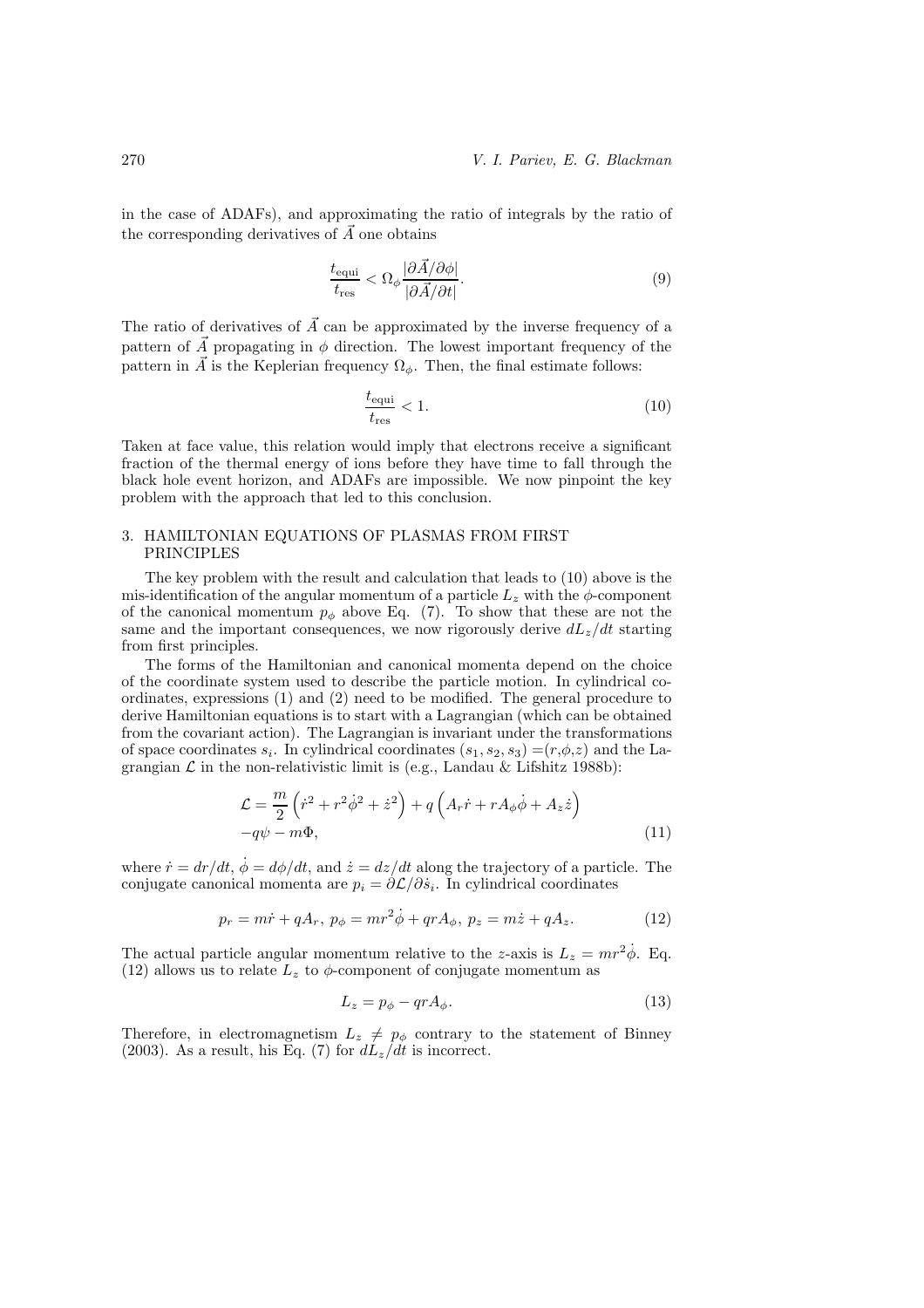To derive the correct expression for  $dL_z/dt$ , we use the fact that the Hamiltonian  $H = \sum_i \dot{s}_i \partial \mathcal{L} / \partial \dot{s}_i - \mathcal{L}$ . Then using  $(11)$  and substituting for  $\dot{s}_i$  from Eqs. (12) gives

$$
H = \frac{1}{2m} \left[ (p_r - qA_r)^2 + (p_\phi/r - qA_\phi)^2 + (p_z - qA_z)^2 \right] + q\psi + m\Phi.
$$
\n(14)

This expression is different from the expression  $(1)$  for  $H$  in Cartesian coordinates by the factor  $1/r$  multiplied with  $p_{\phi}$ . Let us take  $d/dt$  along the particle trajectory of all terms in relation (13). One has

$$
\frac{dp_{\phi}}{dt} = \{H, p_{\phi}\} = -\frac{\partial H}{\partial \phi} \n= q \left( \dot{r} \frac{\partial A_r}{\partial \phi} + r \dot{\phi} \frac{\partial A_{\phi}}{\partial \phi} + \dot{z} \frac{\partial A_z}{\partial \phi} \right) - q \frac{\partial \psi}{\partial \phi},
$$
\n(15)

where the curly bracket is again the Poisson bracket and we have used Eqs. (12). This result exactly reproduces the right-hand side of equation (7) but the left-hand side should be  $dp_{\phi}/dt$ , **not**  $dL_z/dt$ . There are extra terms to  $dL_z/dt$  according to relation (13):

$$
\frac{dL_z}{dt} = \frac{dp_{\phi}}{dt} - qr \frac{\partial A_{\phi}}{\partial t} - qr \frac{\partial A_{\phi}}{\partial r} \dot{r} - qr \frac{\partial A_{\phi}}{\partial \phi} \dot{\phi} - qr \frac{\partial A_{\phi}}{\partial z} \dot{z}.
$$
\n(16)

Substituting  $\frac{dp_{\phi}}{dt}$  from Eq. (15) into Eq. (16) and collecting together terms with  $\dot{r}$  and  $\dot{z}$  we obtain

$$
\frac{dL_z}{dt} = q \left[ r \dot{r} \left( \frac{1}{r} \frac{\partial A_r}{\partial \phi} - \frac{1}{r} \frac{\partial}{\partial r} (r A_{\phi}) \right) + r \dot{z} \left( \frac{1}{r} \frac{\partial A_z}{\partial \phi} - \frac{\partial A_{\phi}}{\partial z} \right) \right] - r q \left( \frac{1}{r} \frac{\partial \psi}{\partial \phi} + \frac{\partial A_{\phi}}{\partial t} \right). \tag{17}
$$

When all components of potentials are combined in Eq. (17), we are left with only components of magnetic and electric fields:

$$
\left(\frac{1}{r}\frac{\partial A_r}{\partial \phi} - \frac{1}{r}\frac{\partial}{\partial r}(rA_{\phi})\right) = -B_z,
$$
\n
$$
\left(\frac{1}{r}\frac{\partial A_z}{\partial \phi} - \frac{\partial A_{\phi}}{\partial z}\right) = B_r,
$$
\n
$$
-\frac{1}{r}\frac{\partial \psi}{\partial \phi} - \frac{\partial A_{\phi}}{\partial t} = E_{\phi}.
$$

Therefore, Eq. (17) becomes

$$
\frac{dL_z}{dt} = qrE_{\phi} + qr(v_zB_r - v_rB_z). \tag{18}
$$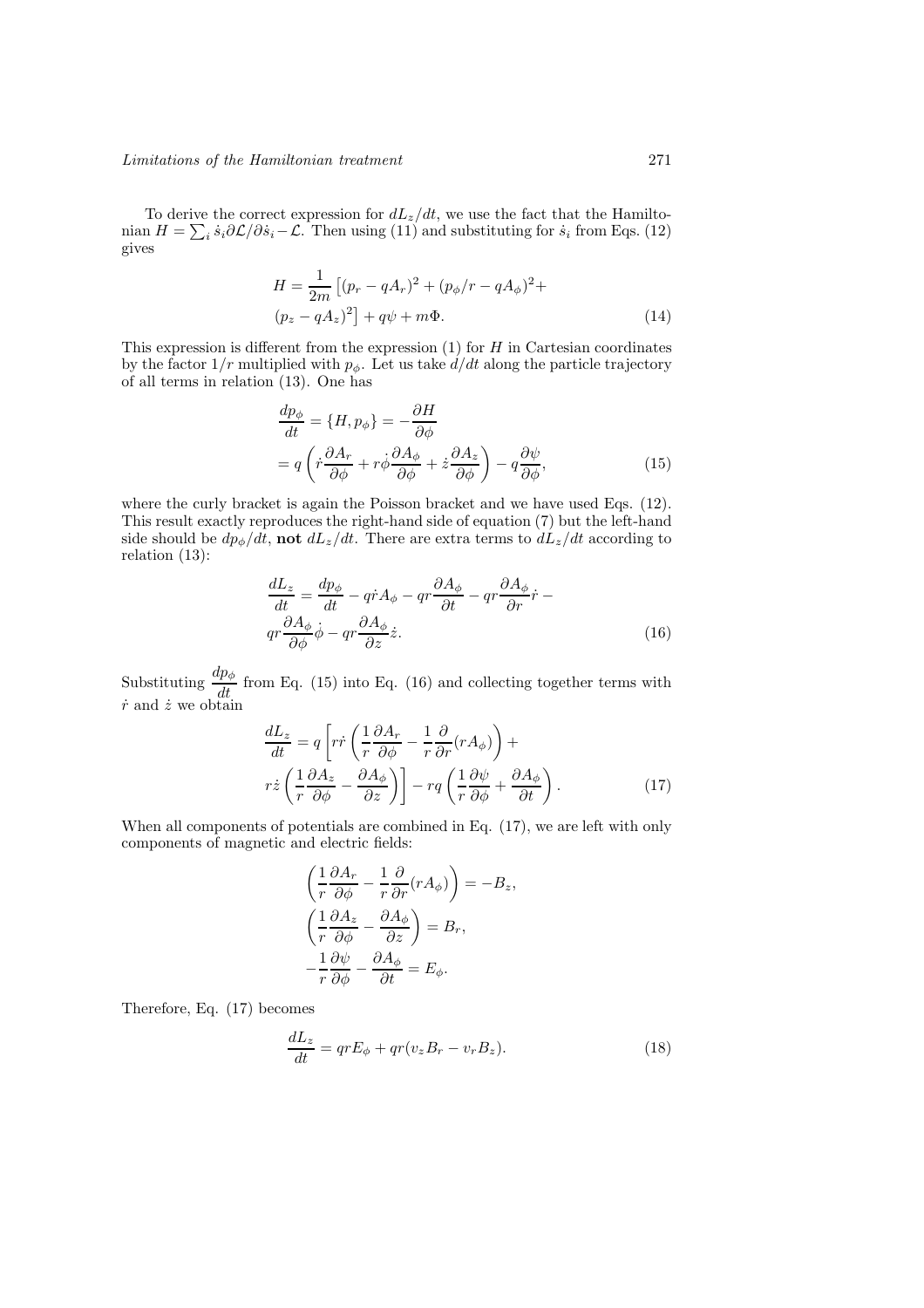This is nothing but the torque produced by the  $\phi$  component of the Lorentz force  $q\vec{E} + q(\vec{v} \times \vec{B})$  acting on a particle. Indeed such a result could be anticipated from the very beginning, without using the Hamiltonian or Lagrangian formalism for the derivation. In fact, Eq. (7) after Binney (2003) would already raise initial concerns from the fact that its left-hand side  $dL_z/dt$ , is a gauge invariant quantity, while the right-hand side is not gauge invariant.

The conclusion of Binney (2003) that we reproduced in the previous section culminating in Eq. (10), crucially relies on the incorrect presence of the actual rather than canonical momentum on the left side of Eq. (7). We have shown that when this Eq. (7) is corrected, no new results come from the Hamiltonian formalism that do not already come from simply writing down the Lorentz force acting on a particle. The latter leads to classical estimates of equilibration times used in standard two-temperature accretion flow calculations (e.g., Narayan et al. 1998), and by contrast, the relation expressed in Eq. (10) is simply invalid.

# 4. INCLUSION OF THE ELECTROMAGNETIC FIELDS AS DYNAMICAL VARIABLES AND IMPLICATIONS FOR CALCULATING LOSS TIMES

The energy transfer from protons to electrons in the turbulent accretion plasma is mediated by electromagnetic fields (waves) excited by plasma instabilities. Particles and waves can exchange energy, (see for example Begelman & Chiueh (1988) in this accretion flow context). In order to quantitatively assess the effectiveness of the energy transfer between particles and waves, one needs to couple the dynamical evolution of the electromagnetic fields to dynamical evolution of the particle motion. This means that in general, the electromagnetic fields  $\vec{E}$  and  $\vec{B}$  (or  $\vec{A}$  and  $\psi$ ) need to be treated as dynamical variables, not merely as background fields. This contrasts Binney (2003), who assumes that the electromagnetic field is fixed: A and  $\psi$  are considered as externally imposed background fields on the dynamical system of particles, not as dynamical variables themselves.

One might be tempted to extend the intended Hamiltonian approach of Binney (2003) to include dynamical electromagnetic fields. In such an approach, the electromagnetic fields can be decomposed into the sum of normal modes and each such mode could be treated as a dynamical degree of freedom. One could then write a Hamiltonian containing both particles and electromagnetic fields and use it to calculate the time derivatives of the total energy and angular momentum of the system. But the result of such calculation is predetermined: the total energy and angular momentum of all particles and electromagnetic fields (including radiation) must be conserved in time. Hamiltonian equations of motion written down for such a Hamiltonian will simply be Maxwell equations for the electromagnetic fields combined with the equations of particles motion under the action of Lorentz forces. Such a procedure would not lead to new results but simply lead us back to the conventional methods of analyzing the equations of plasma dynamics which start with the equations of motion in the first place.

### 5. CONCLUSIONS

We have elucidated the role of the Hamiltonian formalism in the study of plasmas and its relation to the equations of motion. The latter is the usual starting point for the practical study of plasma dynamics in applications to laboratory and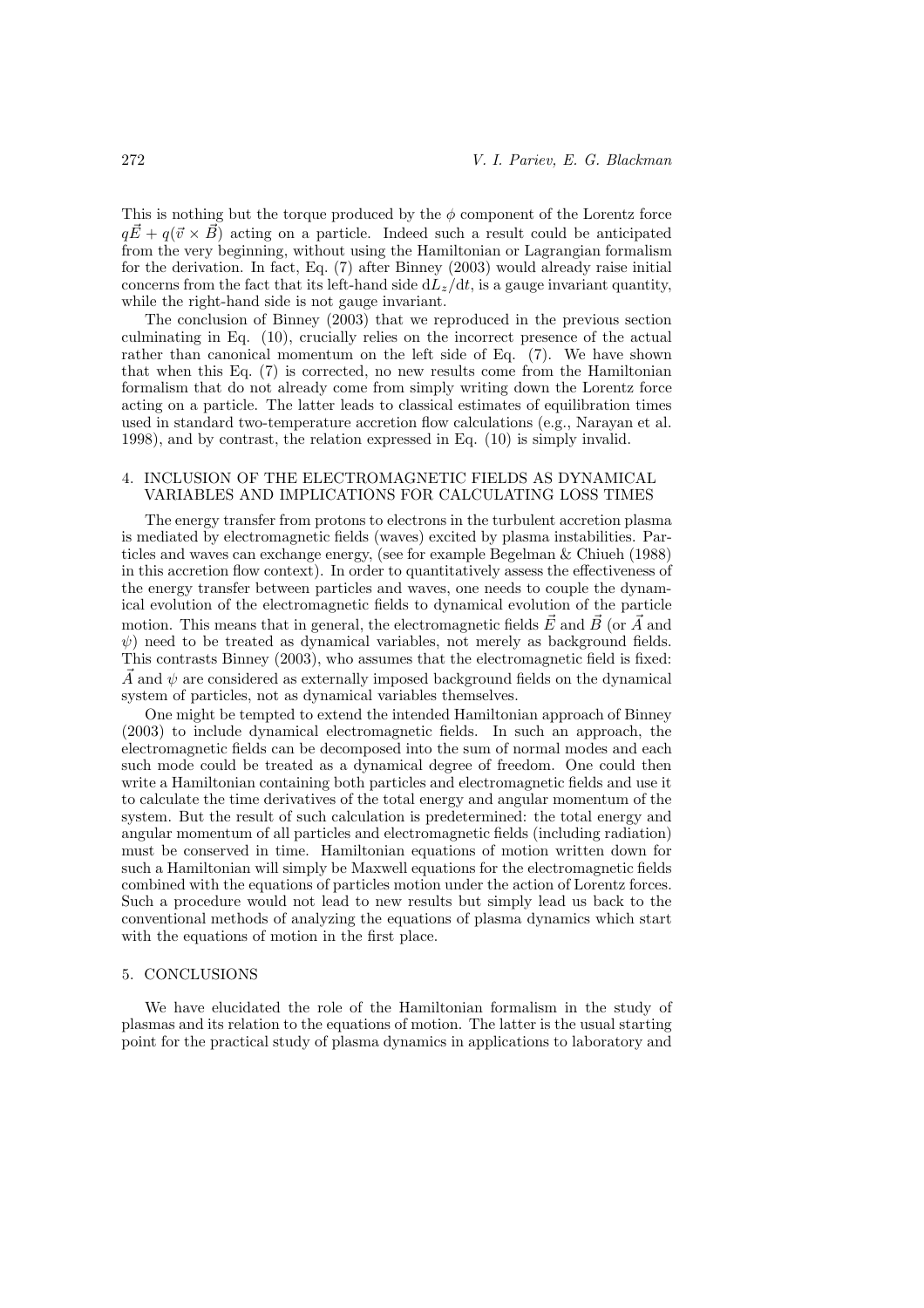astrophysical plasmas. We have illustrated how the Hamiltonian formalism does not provide any more information than that which is contained in the equations of motion when it comes to the practical calculation of dynamical time scales of a system.

We have illustrated the importance of understanding these basic derivations by means of an application to a very current topic in astrophysics, namely, twotemperature, low luminosity accretion flows commonly used as an explanation for the otherwise mysterious quiescent accretion engines at the centers of galaxies. In particular, we have discussed Binney's (2003) attempt to use general Hamiltonian methods to obtain a constraint on the ratio of ion-electron equipartition time to the angular momentum loss time of particles in these flows. If the former time scale were shorter than the latter, these accretion flows would be ruled out.

We have shown that the mathematically correct Hamiltonian formalism does not provide any new information for estimating the ion-electron equipartition time beyond conventional non-Hamiltonian approaches. This is revealed when one corrects the Hamiltonian approach of Binney (2003) by not equating the canonical angular momentum to the actual particle angular momentum. The revised calculation shows that the expression for angular momentum change of a particle used by Binney (2003) is incorrect (evidenced also by the fact that it is not gaugeinvariant) and thus the subsequent conclusion that the equilibration time between electrons and ions in accretion plasma is always shorter than the accretion time is unsupported. Instead, if performed correctly, Hamiltonian expressions for the rate of change of angular momentum of a particle in electromagnetic fields lead to the usual torque provided by the Lorentz force.

We have also pointed out that to incorporate particle-wave interactions occurring in turbulent plasmas, one must treat the electromagnetic fields as dynamical variables in the Hamiltonian formalism. Including these excitations will simply lead to a conserved Hamiltonian, once again providing no new information beyond conventional plasma physics approaches.

Finally, we note that Quataert (2003) also argued that the conclusion of Binney (2003) is incorrect. Quataert (2003) argued that the time scale on which the energy of a particle changes due to the work by the electric field is not the time scale on which the true heating or change in entropy occurs. He mentions two examples where this difference is evident. First is the motion of a particle in a slowly varying magnetic field, with characteristic variation time much longer than Ω*−*<sup>1</sup>, where  $\Omega = eB/mc$  is the cyclotron frequency. After some time the magnetic field returns to its initial value everywhere. In this case,  $t_{equi}$  calculated by the method of Binney (2003) [expression (6) above] would be the characteristic variation time of the magnetic field. At the same time, in the absence of collisions, the energies of particles remain the same because of the conservation of the adiabatic invariant. His second example is an undamped Alfvén wave. In this wave the energy is transferred periodically between fields and particles, but there is no net heating. As an extension of the argument about different time scales for adiabatic and dissipative energy changes, Quataert (2003) mentions that particles are heated at discrete wave-particle resonances, not explicitly accounted for in Binney (2003).

Although these two examples of non-dissipative energy changes of particles in time variable magnetic fields are clear and correct, the statistical nature of the turbulence (presumably existing in any accretion flow due to the non-linear development of the magneto-rotational instability (MRI, e.g. Balbus & Hawley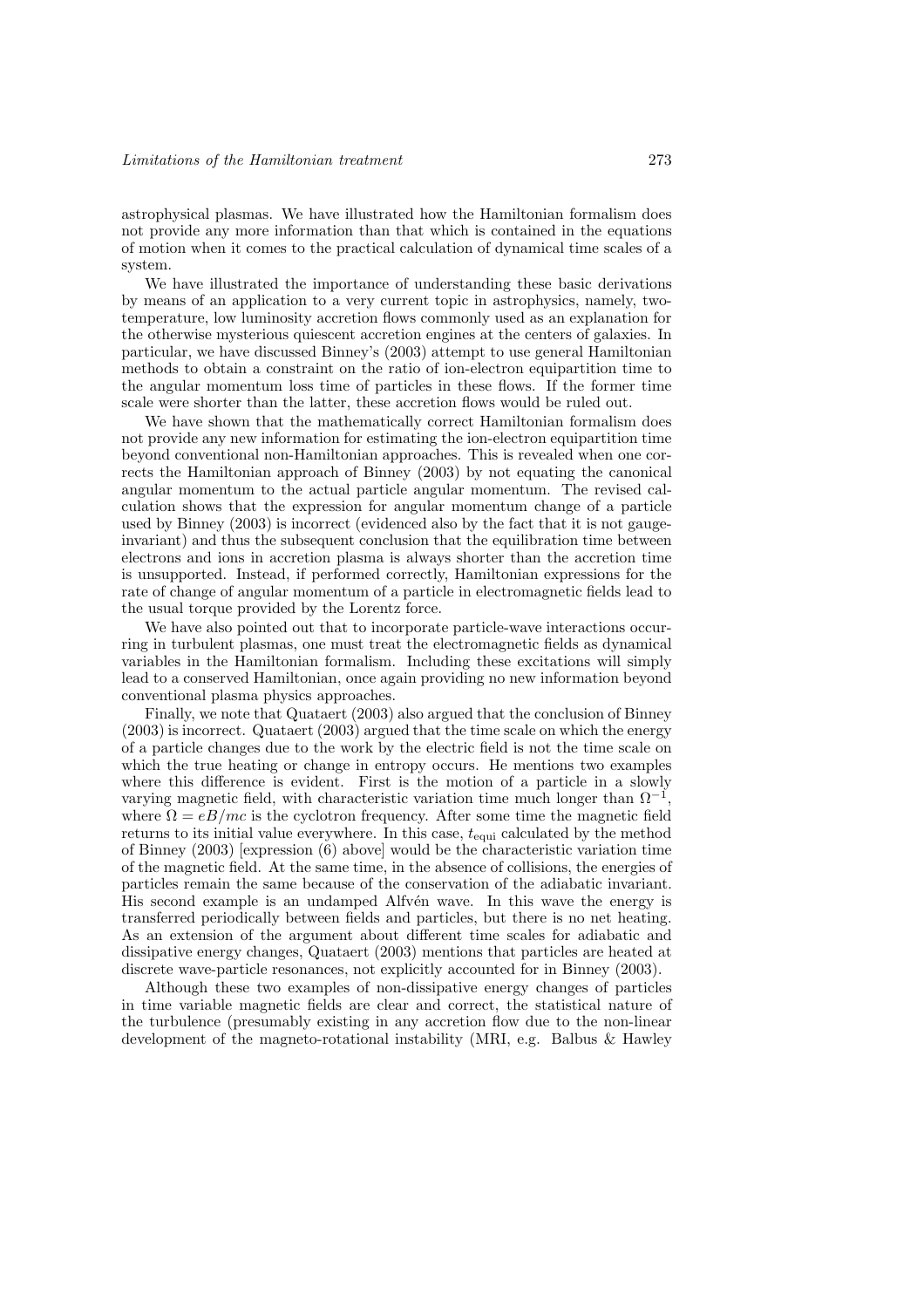1998)) does not allow one to conclude that *all* particle-turbulence energy exchange processes will occur as in Quataert's two examples. Therefore, by themselves, these arguments of Quataert (2003) do not disprove the derivation of Binney (2003). In particular, Binney argued that the rate of heating may be estimated from equation  $(2)$  in his paper [repeated as equation  $(4)$  above in this paper] as follows: "Thus this equation describes the mechanism by which equipartition is established between ions and electrons; the net direction of the energy flow is mandated by the general principles of statistical physics, and the rate of flow may be estimated from Equation (2)." This statement does not contradict the specific energy transfer examples of Quataert described in our previous paragraph above. The reason is that it is not clear how statistically important the examples of Quataert are for a realistic accretion flow. We have found different and more fundamental reasons that rigorously disprove the results of Binney (2003).

ACKNOWLEDGMENTS. Support from DOE grant DE-FG02-00ER54600, NSF grant AST-0406799 and NASA grant ATP04-0000-0016 is acknowledged. VP also acknowledges partial support from the Centre for Magnetic Self-Organisation in Laboratory and Astrophysical Plasmas funded by the National Science Foundation.

### REFERENCES

Balbus S. A., Hawley J. F. 1998, Rev. Mod. Physics, 72, 1

- Begelman M. C., Chiueh T. 1988, ApJ, 332, 872
- Binney J. 2003, On the impossibility of advection dominated accretion. Preprint, astro-ph/0308171
- Bisnovatyi-Kogan G. S., Lovelace R. V. E. 1997, ApJ, 486, L43

Bisnovatyi-Kogan G. S., Lovelace R. V. E. 2001, New Astronomy Review, 45, 663

Blackman E. G. 1999, MNRAS, 302, 723

Gruzinov A. V. 1998, ApJ, 501, 787

Ichimaru S. 1977, ApJ, 214, 840

- Krolik J. H. 1999, *Active Galactic Nuclei: from the Central Black Hole to the Galactic Environment*, Princeton University Press, Princeton
- Landau L. D., Lifshitz E. M. 1988a, *Mechanics*, Nauka, Moscow
- Landau L. D., Lifshitz E. M. 1988b, *The Classical Theory of Fields*, Nauka, Moscow
- Rees M. J., Phinney E. S., Begelman M. C., Blandford R. D. 1982, Nature, 295, 17
- Narayan R. 2002, in Proc. Int. Conf. *Lighthouses of the Universe: The Most Luminous Celestial Objects and Their Use for Cosmology*, ed. M. Gilfanov et al., European Southern Observatory, Garching, p. 405
- Narayan R., Mahadevan R., Quataert E. 1998, in *Theory of Black Hole Accretion Disks*, ed. M. A. Abramowicz, G. Bjornsson & J. E. Pringle, Cambridge University Press, Cambridge, p. 148